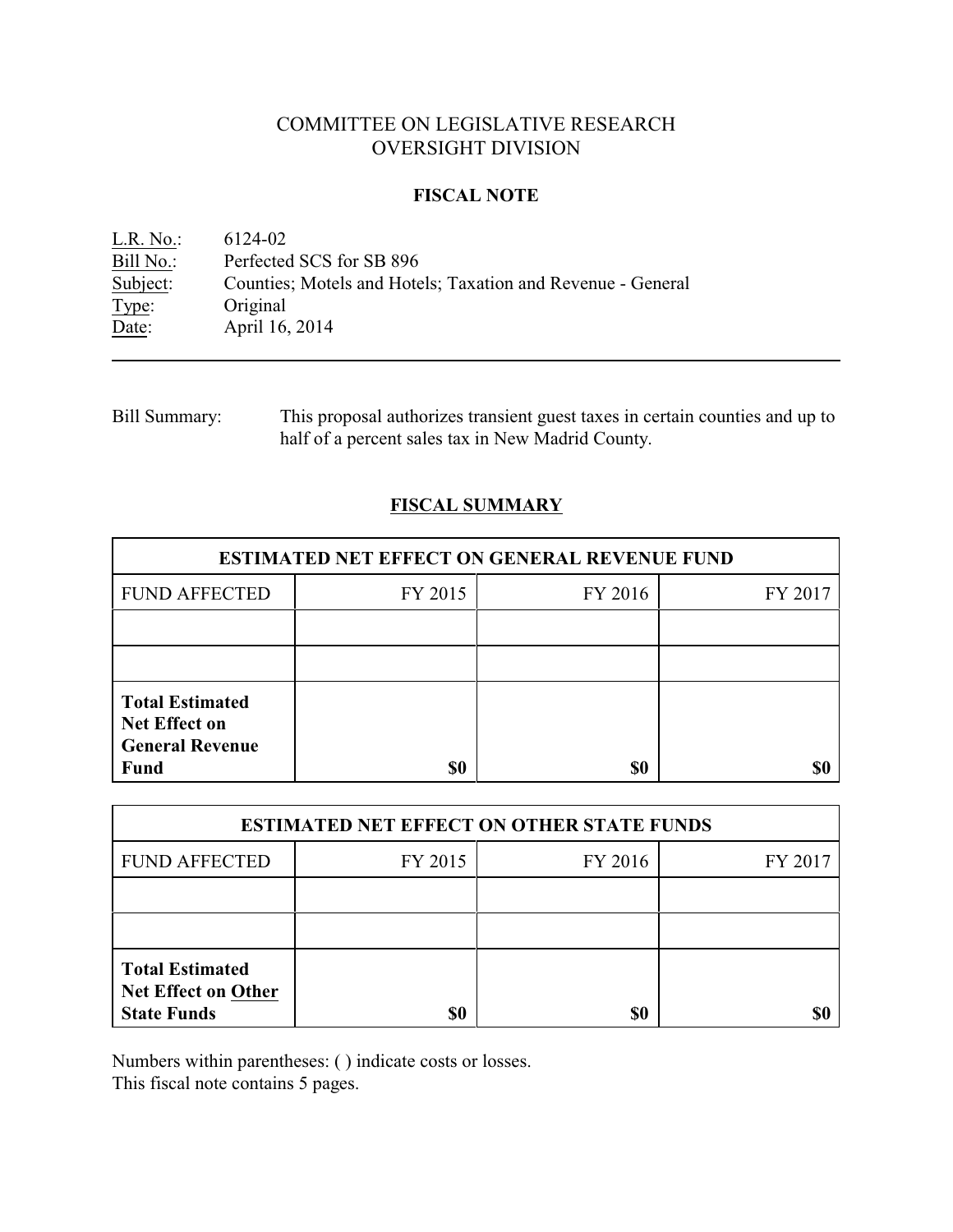L.R. No. 6124-02 Bill No. Perfected SCS for SB 896 Page 2 of 5 April 16, 2014

| <b>ESTIMATED NET EFFECT ON FEDERAL FUNDS</b>                        |         |         |         |  |
|---------------------------------------------------------------------|---------|---------|---------|--|
| <b>FUND AFFECTED</b>                                                | FY 2015 | FY 2016 | FY 2017 |  |
|                                                                     |         |         |         |  |
|                                                                     |         |         |         |  |
| <b>Total Estimated</b><br>Net Effect on All<br><b>Federal Funds</b> | \$0     | \$0     |         |  |

| <b>ESTIMATED NET EFFECT ON FULL TIME EQUIVALENT (FTE)</b>    |         |         |         |  |
|--------------------------------------------------------------|---------|---------|---------|--|
| <b>FUND AFFECTED</b>                                         | FY 2015 | FY 2016 | FY 2017 |  |
|                                                              |         |         |         |  |
|                                                              |         |         |         |  |
| <b>Total Estimated</b><br><b>Net Effect on</b><br><b>FTE</b> |         |         |         |  |

 $\Box$  Estimated Total Net Effect on All funds expected to exceed \$100,000 savings or (cost).

 $\Box$  Estimated Net Effect on General Revenue Fund expected to exceed \$100,000 (cost).

| <b>ESTIMATED NET EFFECT ON LOCAL FUNDS</b> |         |         |        |  |
|--------------------------------------------|---------|---------|--------|--|
| FUND AFFECTED                              | FY 2015 | FY 2016 | FY 201 |  |
| <b>Local Government</b>                    | \$0     | \$0     | \$0    |  |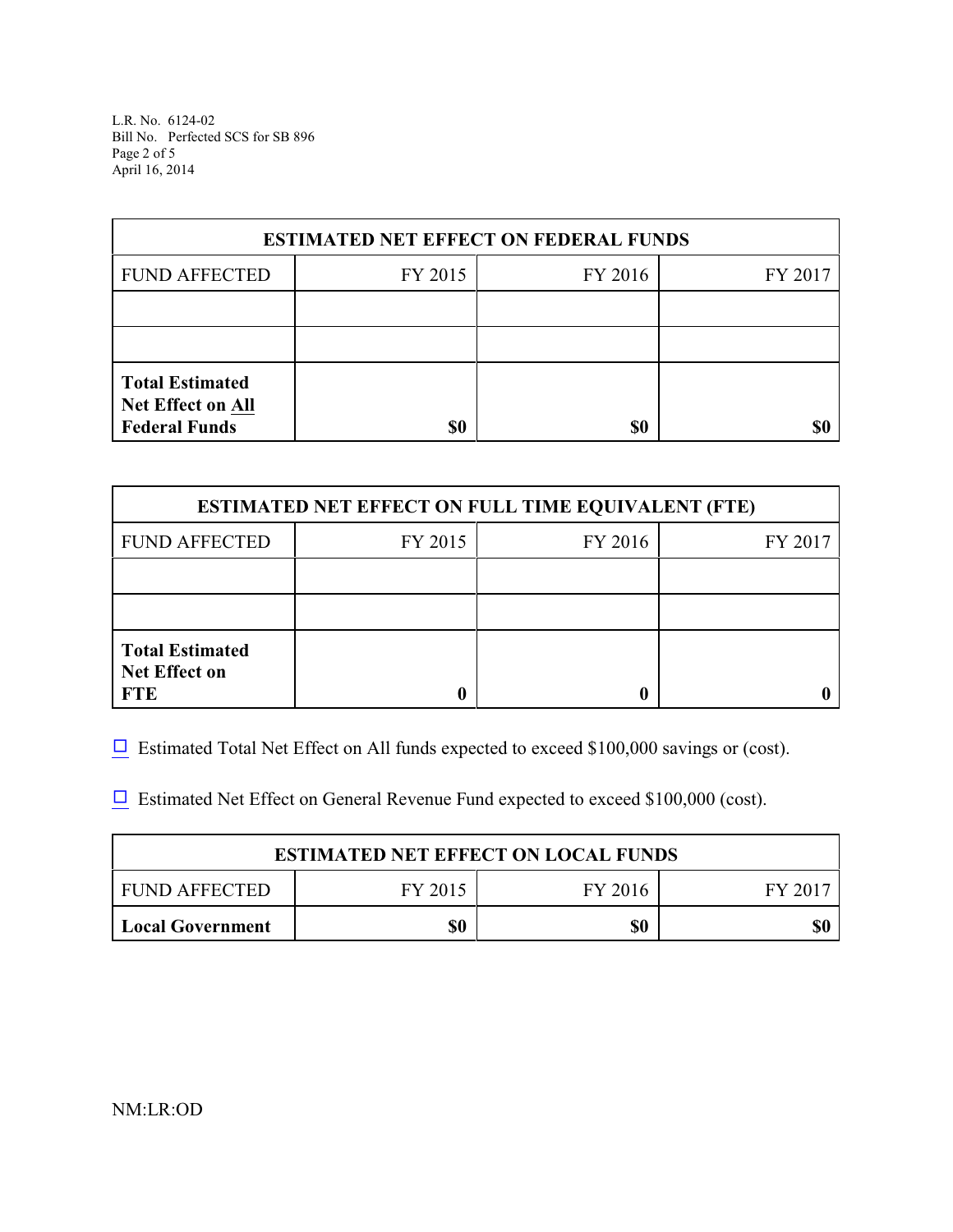L.R. No. 6124-02 Bill No. Perfected SCS for SB 896 Page 3 of 5 April 16, 2014

### **FISCAL ANALYSIS**

### ASSUMPTION

Officials at the **Department of Economic Development's Division of Tourism**, the **Office of the Secretary of State**, the **State Tax Commission** and the **Department of Revenue** each assume no fiscal impact to their respective agencies from this proposal.

Officials at the **City of Perryville** assume no fiscal impact from this proposal.

Officials from **Perry County** did not respond to our request for fiscal impact.

#### Amendments:

Due to time constraints, officials at the **City of Liberty**, **Clay County** and **New Madrid County** did not respond to Oversight's request for fiscal impact.

**Oversight** assumes this proposal is permissive in nature and would have no local fiscal impact without action by the governing body and approval by the majority of voters. Oversight will reflect a \$0 impact to Local Political Subdivisions.

| FISCAL IMPACT - State Government | FY 2015<br>$(10 \text{ Mo.})$ | FY 2016    | FY 2017                       |
|----------------------------------|-------------------------------|------------|-------------------------------|
|                                  | <u>\$0</u>                    | <u>\$0</u> | $\underline{\underline{\$0}}$ |
| FISCAL IMPACT - Local Government | FY 2015<br>$(10 \text{ Mo.})$ | FY 2016    | FY 2017                       |
|                                  | <u>\$0</u>                    | <u>\$0</u> | <u>\$0</u>                    |

## FISCAL IMPACT - Small Business

No direct fiscal impact to small businesses would be expected as a result of this proposal.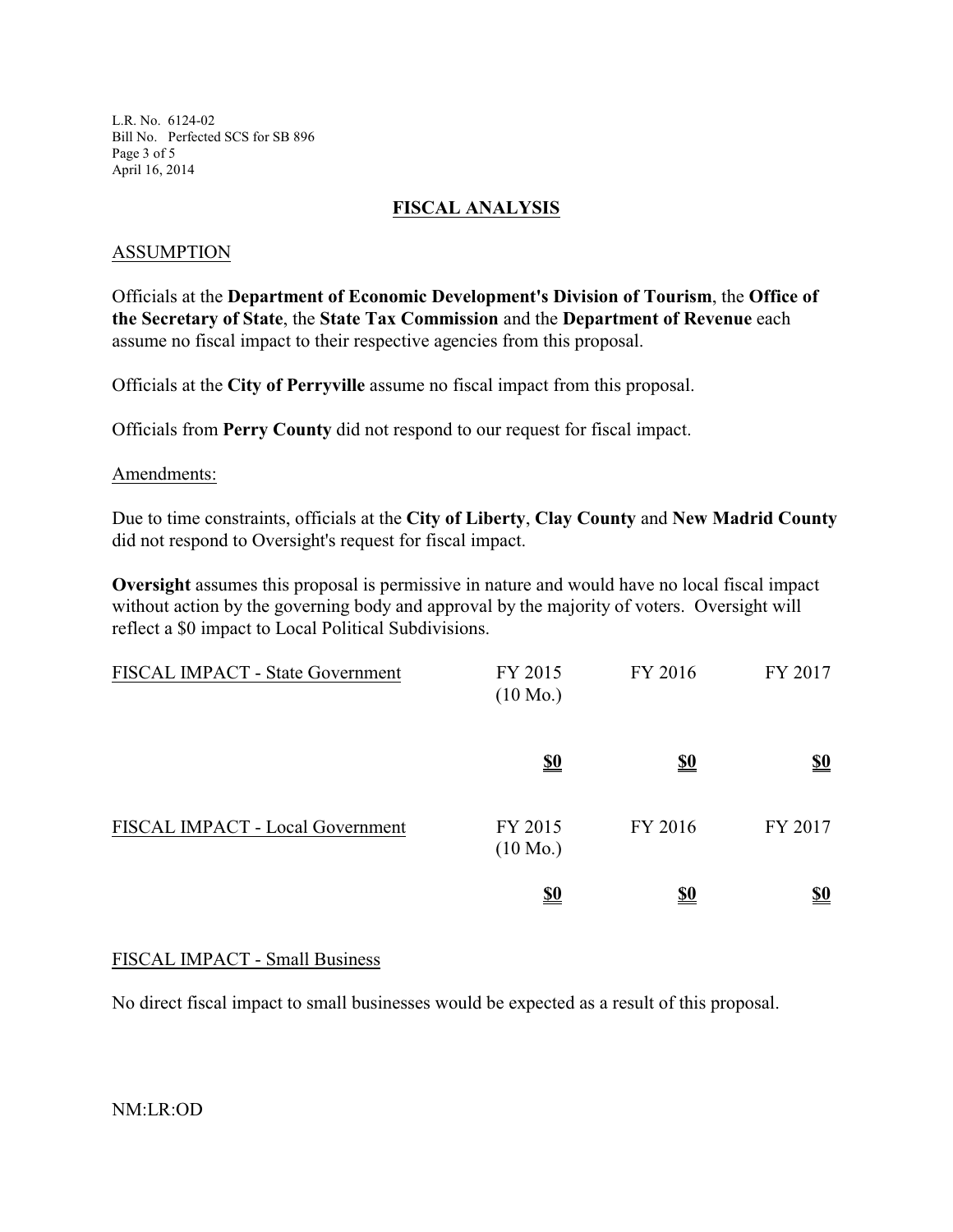L.R. No. 6124-02 Bill No. Perfected SCS for SB 896 Page 4 of 5 April 16, 2014

### FISCAL DESCRIPTION

The proposed legislation appears to have no direct fiscal impact.

This legislation is not federally mandated, would not duplicate any other program and would not require additional capital improvements or rental space.

#### SOURCES OF INFORMATION

Department of Economic Development's Division of Tourism State Tax Commission Department of Revenue City of Perryville Office of the Secretary of State

#### **Not responding**

Perry County City of Liberty New Madrid County Clay County

Michy Wilen

Mickey Wilson, CPA Director April 16, 2014

Ross Strope Assistant Director April 16, 2014